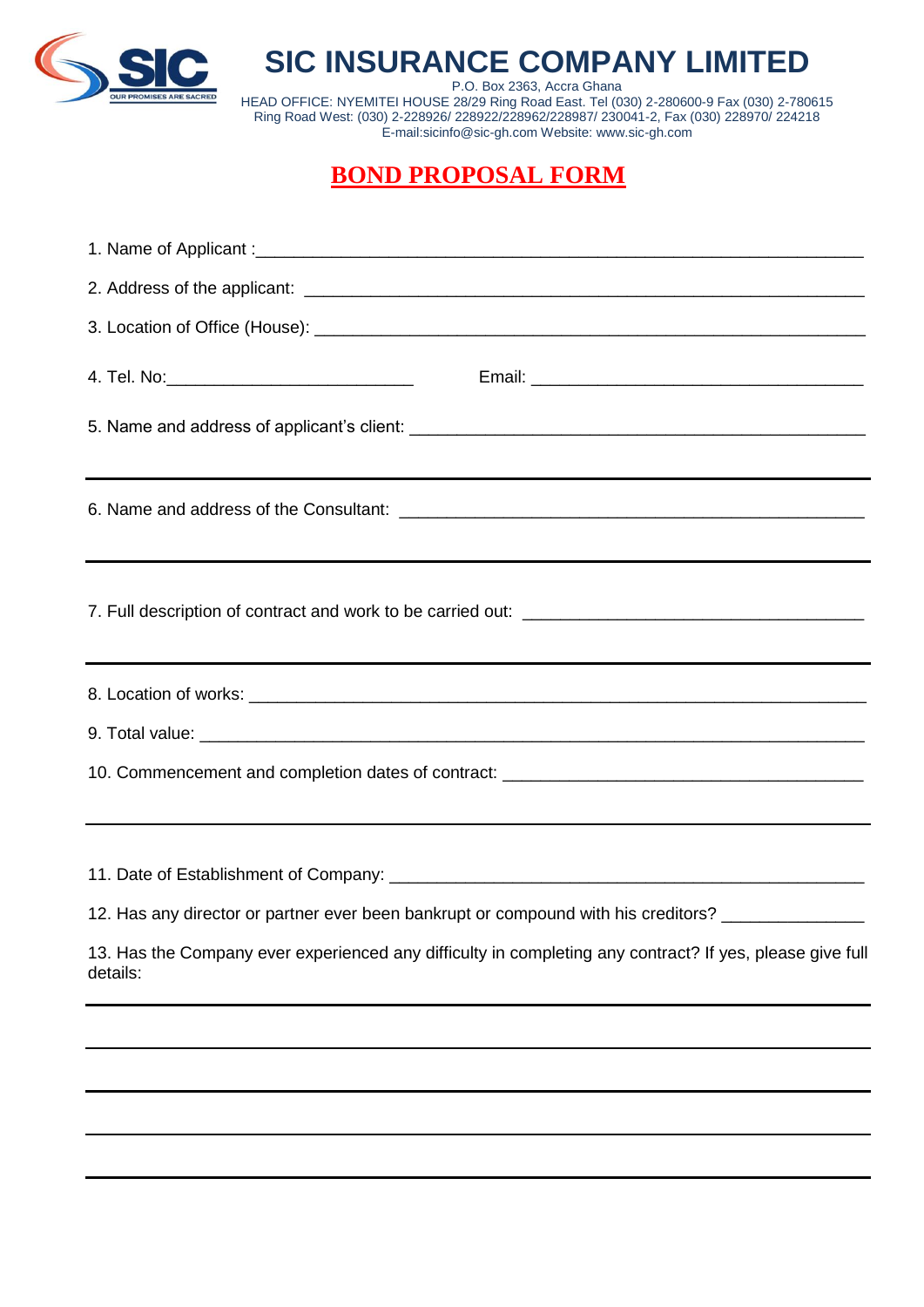14. Please provide full details of your experience in this type of contract (copies of completion certificates to be attached.):

| 19. Please indicate if the company has enough funds to start the project or will work with a bank loan.<br>(State Values Please): |
|-----------------------------------------------------------------------------------------------------------------------------------|
|                                                                                                                                   |

20. Have you ever proposed for or been under any bond? If yes, please give details as follow:

| <b>SURETY</b> | <b>TYPE OF BOND</b> | <b>VALUE OF BOND</b> | <b>NAME OF PROJECT</b> |
|---------------|---------------------|----------------------|------------------------|
|               |                     |                      |                        |
|               |                     |                      |                        |
|               |                     |                      |                        |
|               |                     |                      |                        |
|               |                     |                      |                        |
|               |                     |                      |                        |
|               |                     |                      |                        |
|               |                     |                      |                        |
|               |                     |                      |                        |
|               |                     |                      |                        |
|               |                     |                      |                        |
|               |                     |                      |                        |
|               |                     |                      |                        |
|               |                     |                      |                        |
|               |                     |                      |                        |
|               |                     |                      |                        |
|               |                     |                      |                        |
|               |                     |                      |                        |
|               |                     |                      |                        |
|               |                     |                      |                        |
|               |                     |                      |                        |
|               |                     |                      |                        |
|               |                     |                      |                        |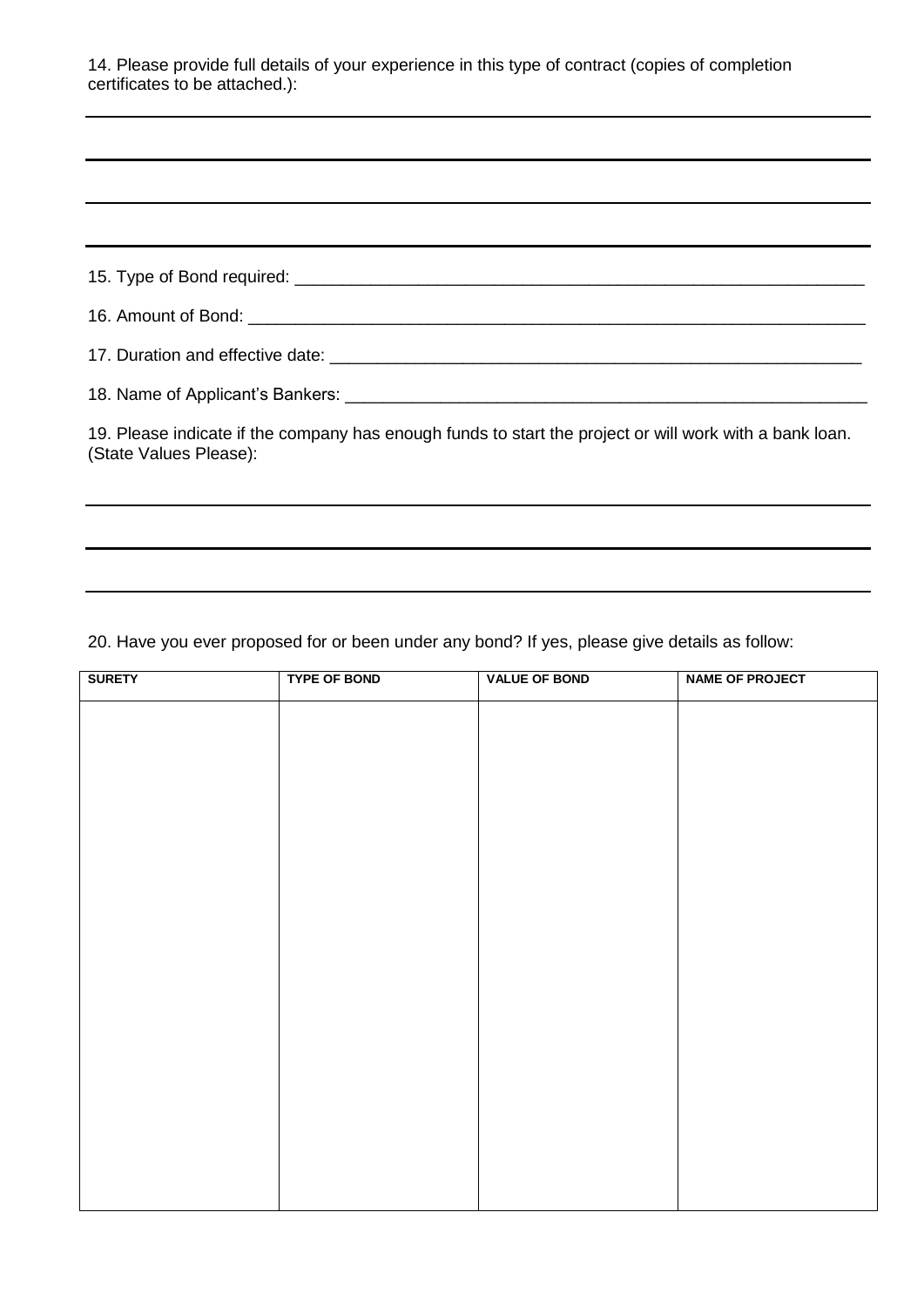22. Have you ever had a contract terminated by your client? If Yes PLEASE GIVE DETAILS:

23. Is this bond the only security to be taken in respect of this contract? If no, please give name of any other surety and corresponding value(s) of Bond(s):

24. Indicate all contracts currently at hand: (Copies of Progress Report to be attached)

| <b>CLIENT</b> | <b>NATURE OF WORK</b> | <b>VALUE</b> | <b>COMMENCEMENT</b><br><b>DATE</b> | <b>COMPLETION DATE</b> |
|---------------|-----------------------|--------------|------------------------------------|------------------------|
|               |                       |              |                                    |                        |
|               |                       |              |                                    |                        |
|               |                       |              |                                    |                        |
|               |                       |              |                                    |                        |
|               |                       |              |                                    |                        |
|               |                       |              |                                    |                        |
|               |                       |              |                                    |                        |
|               |                       |              |                                    |                        |
|               |                       |              |                                    |                        |
|               |                       |              |                                    |                        |
|               |                       |              |                                    |                        |
|               |                       |              |                                    |                        |
|               |                       |              |                                    |                        |
|               |                       |              |                                    |                        |
|               |                       |              |                                    |                        |
|               |                       |              |                                    |                        |
|               |                       |              |                                    |                        |
|               |                       |              |                                    |                        |
|               |                       |              |                                    |                        |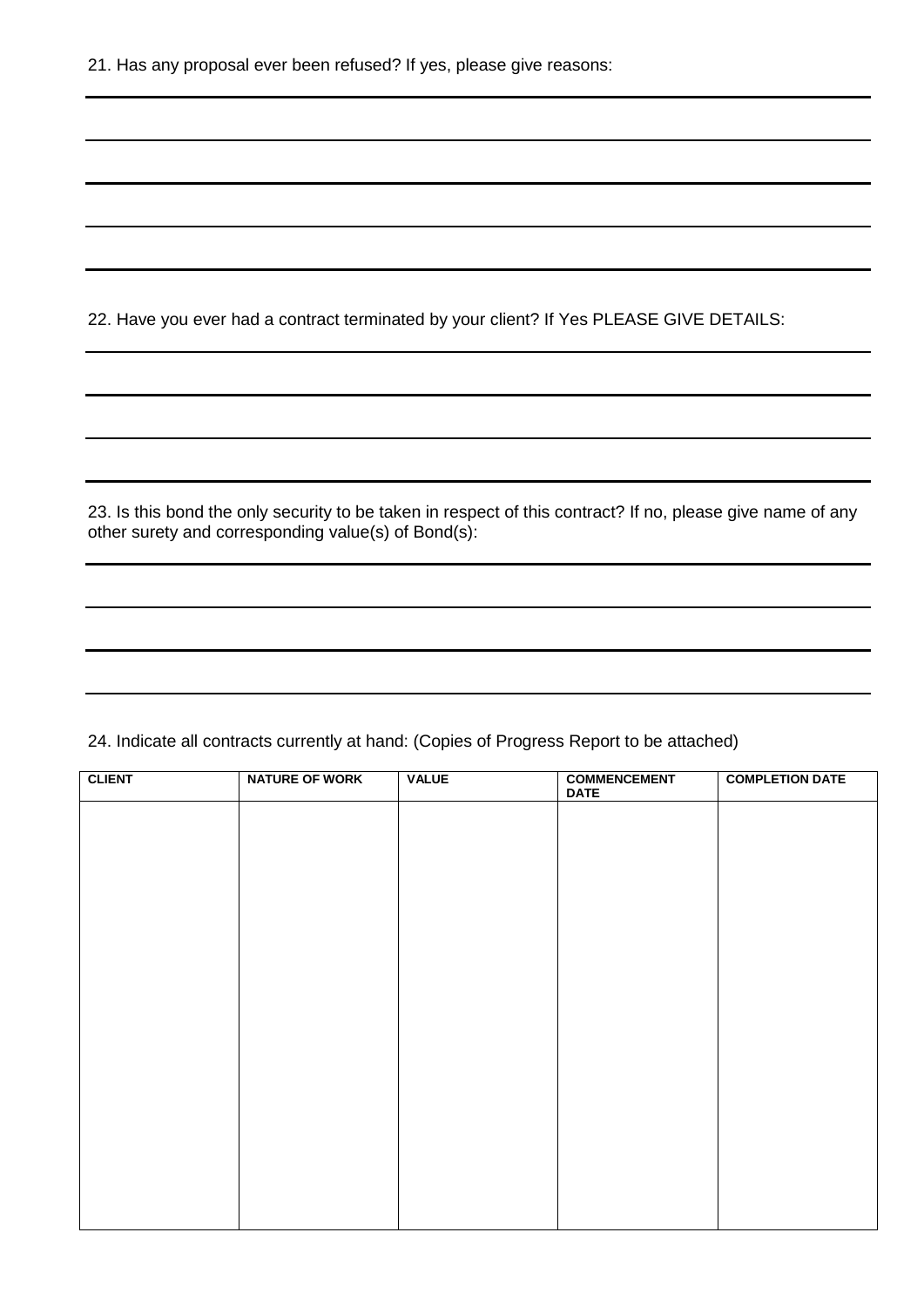26. State principal contracts completed over the past 5 (five) years (copies of completion certificates to be attached):

| <b>CLIENT</b> | <b>NATURE OF WORK</b> | <b>VALUE OF</b><br><b>CONTRACT</b> | <b>COMMENCEMENT</b><br><b>DATE</b> | <b>SCHEDULE</b><br><b>COMPLETION</b><br><b>DATE</b> | <b>ACTUAL</b><br><b>COMPLETION</b><br><b>DATE</b> |
|---------------|-----------------------|------------------------------------|------------------------------------|-----------------------------------------------------|---------------------------------------------------|
|               |                       |                                    |                                    |                                                     |                                                   |
|               |                       |                                    |                                    |                                                     |                                                   |
|               |                       |                                    |                                    |                                                     |                                                   |
|               |                       |                                    |                                    |                                                     |                                                   |
|               |                       |                                    |                                    |                                                     |                                                   |
|               |                       |                                    |                                    |                                                     |                                                   |
|               |                       |                                    |                                    |                                                     |                                                   |
|               |                       |                                    |                                    |                                                     |                                                   |
|               |                       |                                    |                                    |                                                     |                                                   |

27. What other contracts are currently tendered for and not yet awarded? Please state person/body for which contract is to be undertaken and nature of works to be done.

- 28. Please attach list of:
- (i) Equipment owned by you for use in connection with the project.
- (ii) Equipment you intend purchasing for this contract showing:
	- (a) Item
	- (b) Description, Size, Capacity, etc.
	- (c) Condition
	- (d) Age
	- (e) Value